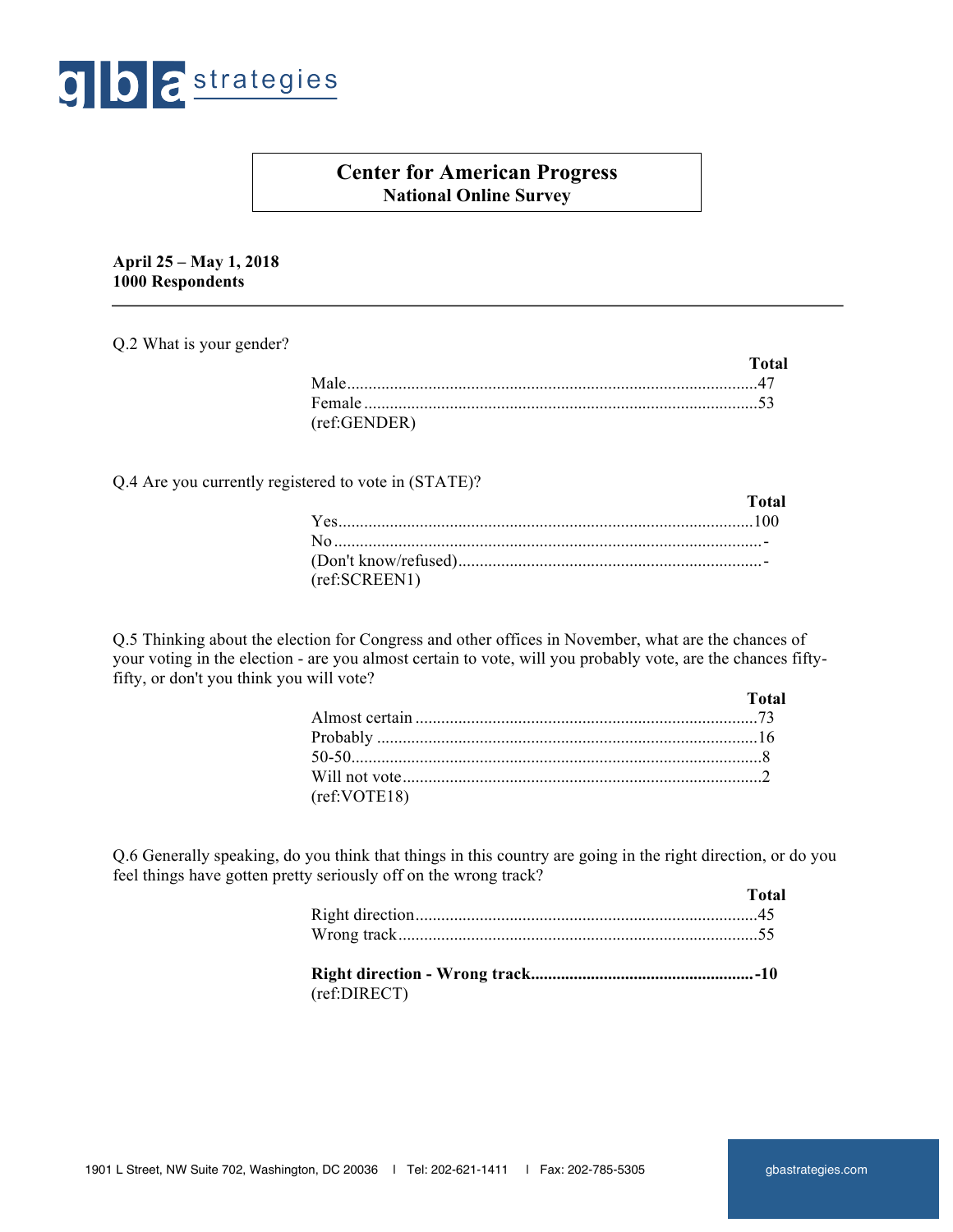Q.7 How about in your local community? Do you think that things in your community are going in the right direction, or do you feel things have gotten pretty seriously off on the wrong track?

|               | <b>Total</b> |
|---------------|--------------|
|               |              |
|               |              |
| (ref:DIRECT2) |              |

Q.8 Below are some concerns that many people have about their own communities. Please choose which 2 of these you think the Governor and legislature in your state should make their top priorities.

|                | <b>Total</b> |
|----------------|--------------|
|                |              |
|                |              |
|                |              |
|                |              |
|                |              |
|                |              |
|                |              |
|                |              |
| (ref:CONCERNS) |              |

Q.9 How would you characterize crime in your local community?

|                | <b>Total</b> |
|----------------|--------------|
|                |              |
|                |              |
|                |              |
|                |              |
| (ref:CRIMELOC) |              |

Q.10 And how would you characterize crime in the country as a whole?

|               | <b>Total</b> |
|---------------|--------------|
|               |              |
|               |              |
|               |              |
|               |              |
| (ref:CRIMEUS) |              |



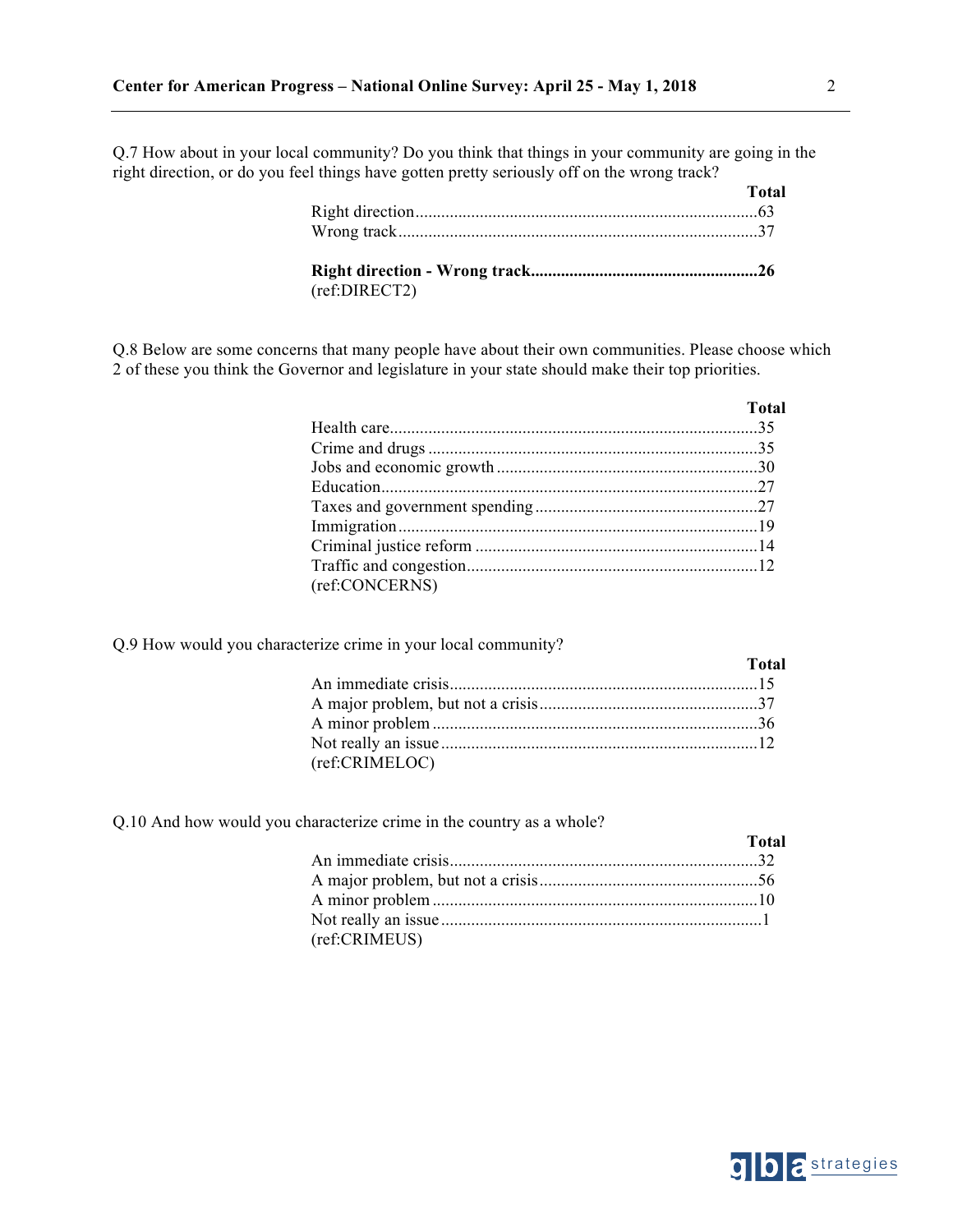Below, you will see a list of individuals and institutions in our society. Please indicate how much confidence you, yourself, have in each one. **Great Not GrtSm**

|                |       |            |    |            |    | Great Not GrtSm                     |
|----------------|-------|------------|----|------------|----|-------------------------------------|
|                | Great | <b>Not</b> |    | Deal/Much/ |    | $\sim$                              |
|                |       |            |    |            |    | Deal Some Much None Some None NtNon |
|                |       |            | 41 | 45         | 55 | $-10$                               |
|                |       |            |    |            |    | $-19$                               |
|                |       |            |    | 67         | 33 | 33                                  |
|                |       |            |    |            | 43 | 15                                  |
|                |       |            |    |            | 45 | 9                                   |
|                |       | 26 10      |    | 64         | 36 | 28                                  |
| (ref:CONFIDEN) |       |            |    | 77         | 23 | 53                                  |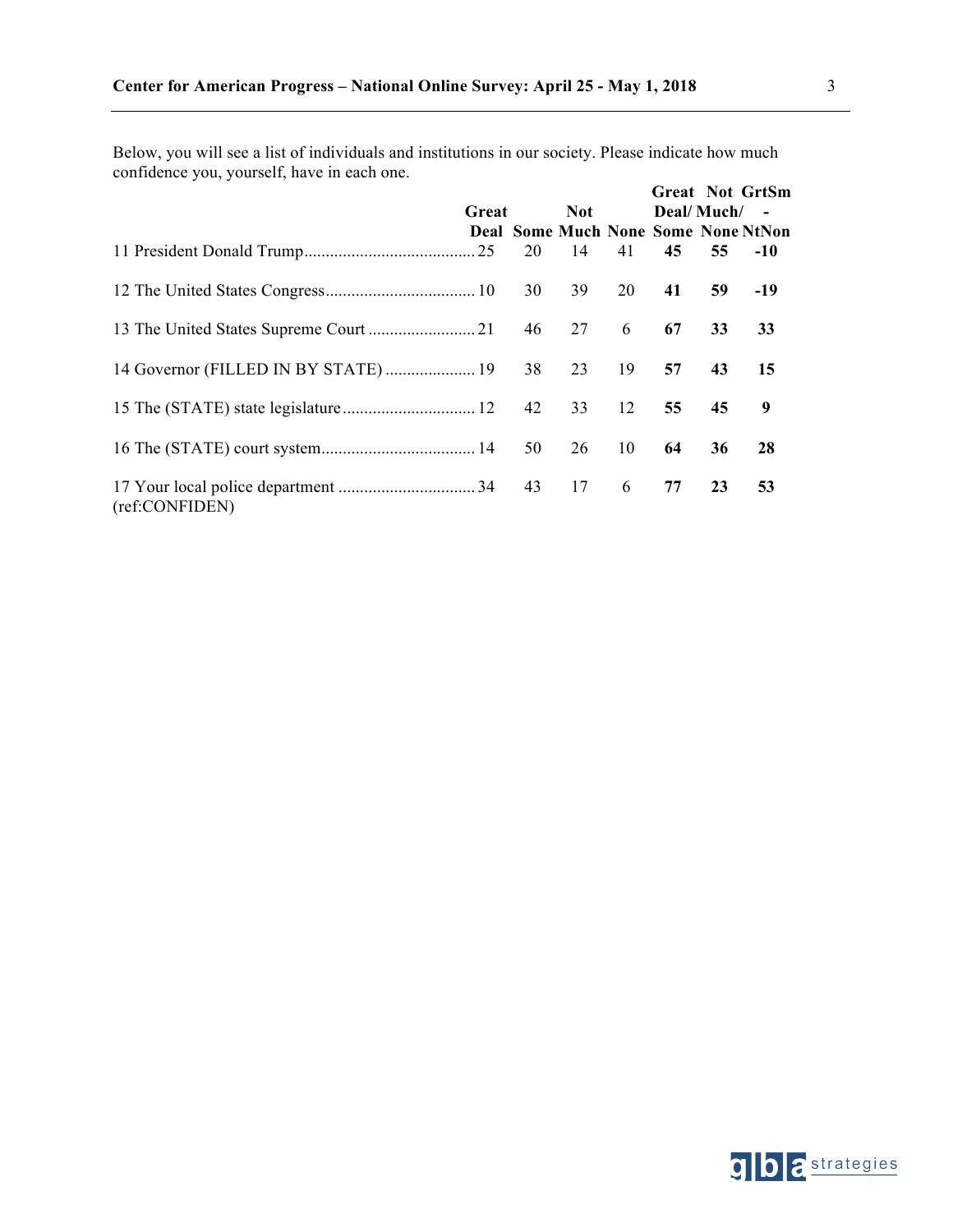Next, you will see some pairs of statements. After reading both statements, please indicate whether the first statement or the second statement comes closer to your own view, even if neither is exactly right.

|                                                                                                                                                                                                                                                                                                                                                                                                                                                                                   | 1 <sup>st</sup> | 1 <sup>st</sup> | 2 <sup>nd</sup><br>Stmt Stmt Stmt Stmt | 2 <sup>nd</sup><br>Much Smwt Smwt Much Both ther |    | Nei- | 1 <sup>st</sup><br>Stmt Stmt | <b>Total Total</b><br>2 <sup>nd</sup> | 1 <sup>st</sup><br>2 <sup>nd</sup> |
|-----------------------------------------------------------------------------------------------------------------------------------------------------------------------------------------------------------------------------------------------------------------------------------------------------------------------------------------------------------------------------------------------------------------------------------------------------------------------------------|-----------------|-----------------|----------------------------------------|--------------------------------------------------|----|------|------------------------------|---------------------------------------|------------------------------------|
| 18 The main goal of our criminal justice<br>system should be rehabilitating people to<br>become productive, law-abiding citizens.<br><b>OR</b><br>The main goal of our criminal justice<br>system should be identifying those who<br>break the law and ensuring they face an                                                                                                                                                                                                      |                 | 14              | 12                                     | 26                                               | 16 | 2    | 43                           | 39                                    | 5                                  |
| 19 Punishing those convicted of crimes<br>beyond the end of their sentence by<br>blocking them from education or<br>employment opportunities makes it<br>harder for them to re-enter society and<br>makes it more likely they will commit a<br>crime again.<br><b>OR</b><br>Crime victims must live with the<br>consequences of those crimes throughout<br>their lives, so those who commit crimes<br>in our society should suffer the<br>consequences of those crimes throughout |                 | 15              | 14                                     | 26                                               | 12 | 4    | 44                           | 40                                    | 4                                  |
| 20 It's unfair to force those who<br>committed a crime but have since served<br>their sentence and stayed out of trouble to<br>report their crimes anytime they apply for<br>a job or to further their education.<br><b>OR</b><br>Schools or potential employers have a<br>right to know about an applicant's<br>criminal history, even if they have served<br>their sentence and the crime was                                                                                   |                 |                 |                                        |                                                  |    |      |                              |                                       |                                    |
|                                                                                                                                                                                                                                                                                                                                                                                                                                                                                   |                 | 16              | 15                                     | 28                                               | 14 | 2    | 40                           | 44                                    | -3                                 |



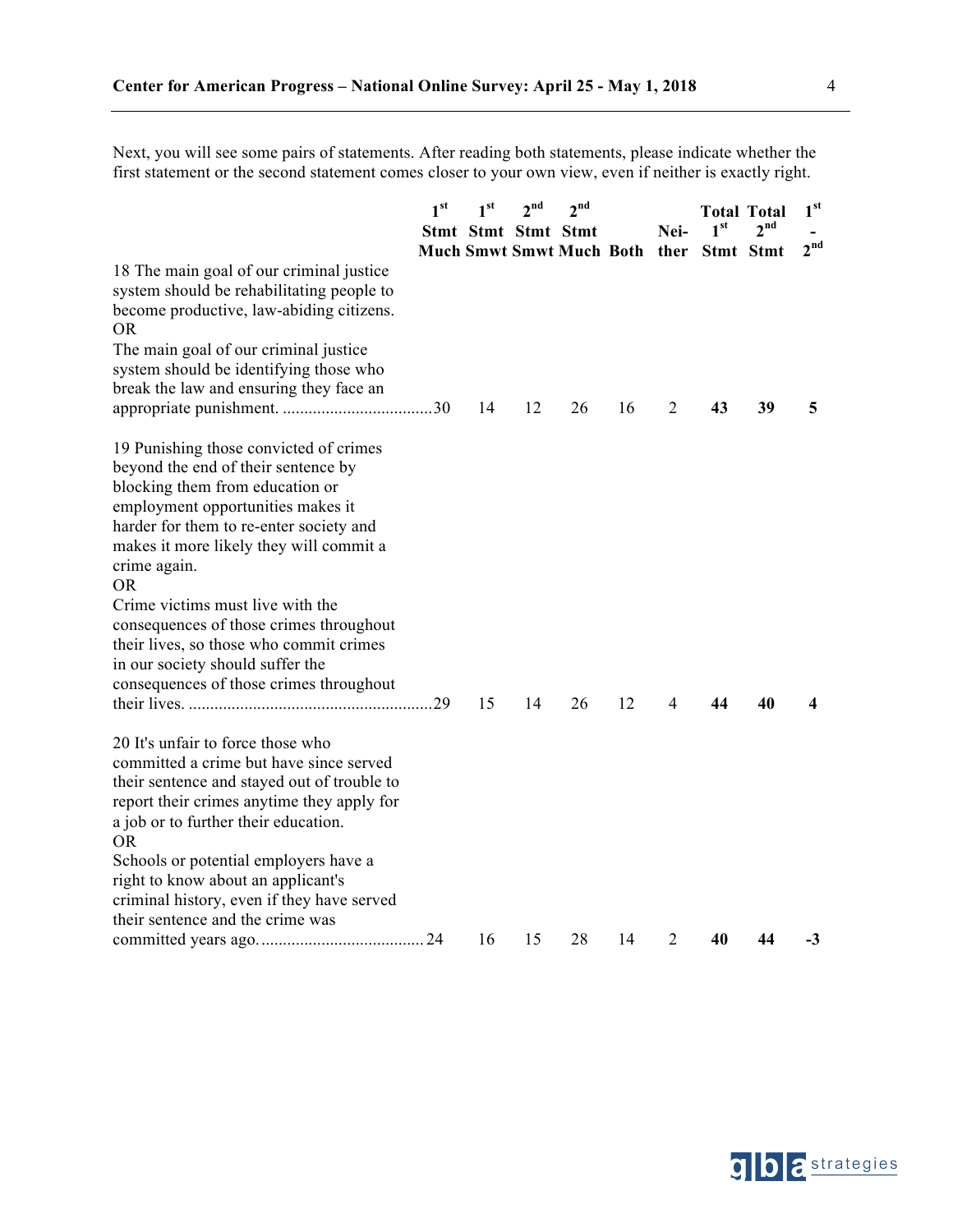|                                                                                                                                                              | 1 <sup>st</sup> | Stmt Stmt Stmt Stmt | $1st$ $2nd$ | 2 <sup>nd</sup><br>Much Smwt Smwt Much Both ther Stmt Stmt |     | Nei-          | 1 <sup>st</sup> | <b>Total Total</b><br>2 <sup>nd</sup> | 1 <sup>st</sup><br>2 <sup>nd</sup> |
|--------------------------------------------------------------------------------------------------------------------------------------------------------------|-----------------|---------------------|-------------|------------------------------------------------------------|-----|---------------|-----------------|---------------------------------------|------------------------------------|
| 21 The U.S. spends too much money on<br>prisons - money that could be used for<br>treatment, rehabilitation, law<br>enforcement, and victim services.<br>OR. |                 |                     |             |                                                            |     |               |                 |                                       |                                    |
| Our country must spend what it takes to<br>imprison those who break the law and to<br>(ref:CRIMPAIR)                                                         |                 | 13                  | 13          | 30                                                         | -11 | $\mathcal{E}$ | 43              | 43                                    | 0                                  |

*As you may know, several states are currently considering proposals to automatically seal the records of individuals convicted of non-violent felonies or misdemeanors, if the individual has completed his/her sentence and has not committed another criminal offense. Sealing their record does not clear an individual's criminal record, but it means these individuals would not be required to disclose their criminal record when applying for a job, housing, or further education.* 

*Supporters say such laws allow these individuals to move on with their lives, provide for their families, and become productive members of society.* 

*Opponents say these laws undermine the punishment attached to those crimes and make communities less safe as a result.* 

Q.22 Would you support or oppose legislation in your state to automatically seal the records of individuals convicted of non-violent felonies or misdemeanors if the person has completed his/her sentence and has not committed another criminal offense?

|               | <b>Total</b> |
|---------------|--------------|
|               |              |
|               |              |
|               |              |
|               |              |
|               |              |
|               |              |
|               |              |
|               |              |
| (ref:NONVLNT) |              |



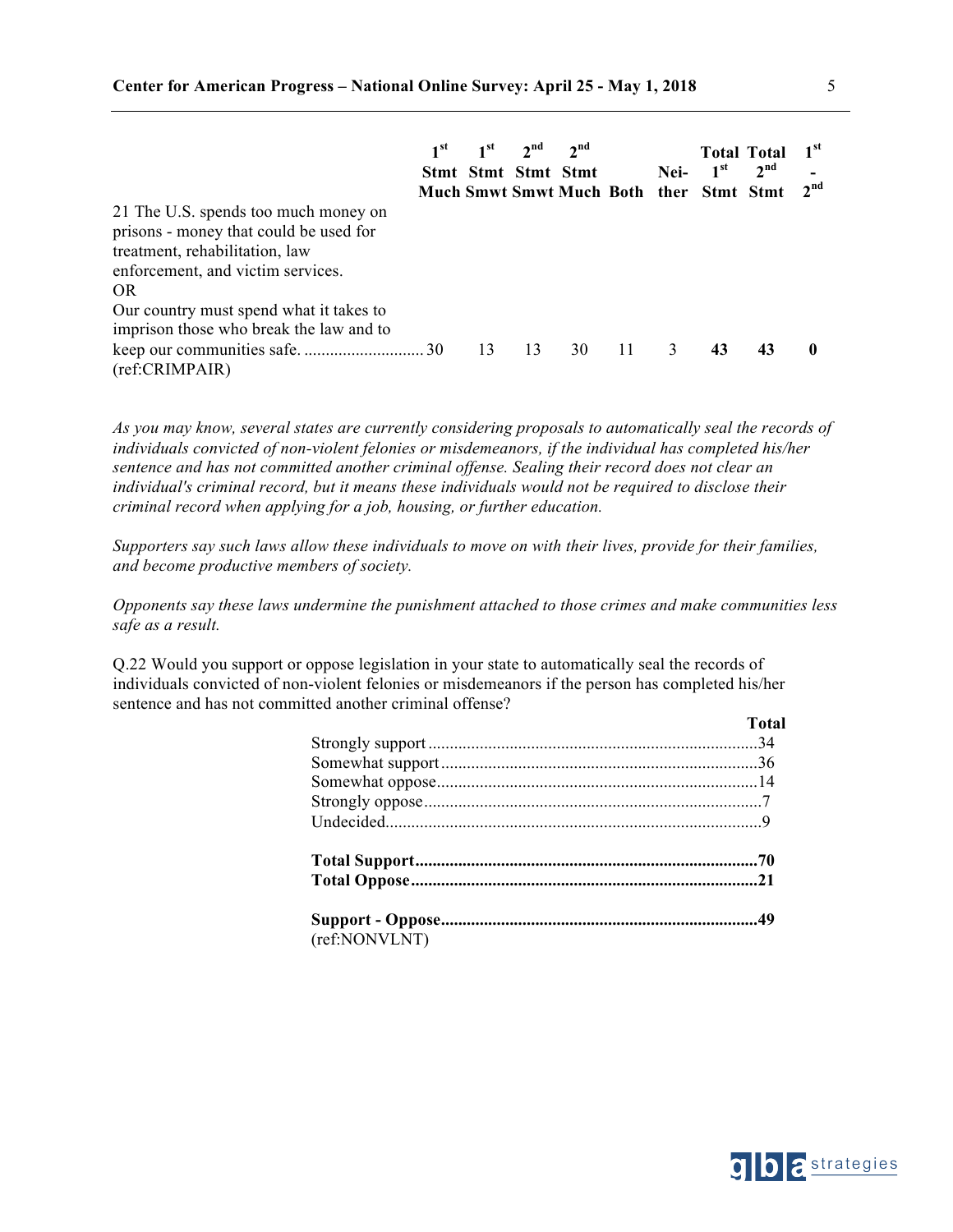Q.23 Would you support or oppose legislation in your state to automatically seal the records of individuals convicted of crimes related to the possession of marijuana if the person has completed his/her sentence and has not committed another criminal offense?

|                | <b>Total</b> |
|----------------|--------------|
|                |              |
|                |              |
|                |              |
|                |              |
|                |              |
|                |              |
|                |              |
|                |              |
| (ref:MARIJUAN) |              |

Next you will see some statements in support of a proposal to seal the records of individuals convicted of non-violent felonies or misdemeanors, including marijuana convictions, if the person has completed his/her sentence and has not committed another criminal offense. For each statement, please indicate whether it is a very convincing, somewhat convincing, a little convincing, or not at all convincing reason to SUPPORT this proposal. **Not Very/ Little/**

|                                                                                                                                                                                                                                                                                                      |    |    |                                                                                  | Very/Little/ |    |  |
|------------------------------------------------------------------------------------------------------------------------------------------------------------------------------------------------------------------------------------------------------------------------------------------------------|----|----|----------------------------------------------------------------------------------|--------------|----|--|
|                                                                                                                                                                                                                                                                                                      |    |    | Very Smwt Little At All DK/ Smwt Not<br><b>Conv Conv Conv Conv Ref Conv Conv</b> |              |    |  |
| 24 Nearly 1-in-3 Americans has some sort of<br>criminal record. With 90 percent of employers, 80<br>percent of landlords, and 60 percent of colleges<br>using criminal background checks to screen<br>applicants, this has a significant impact on their<br>access to jobs, housing, and educational |    |    |                                                                                  |              |    |  |
|                                                                                                                                                                                                                                                                                                      | 35 | 20 | 11                                                                               | 69           | 31 |  |
| 25 With unemployment near record lows and<br>many employers struggling to find qualified<br>applicants, this proposal would increase economic                                                                                                                                                        | 39 | 22 | 16                                                                               | 62           | 38 |  |
| 26 Multiple studies show that people with<br>nonviolent misdemeanor convictions who do not<br>commit another crime within 4 to 7 years are no<br>more likely to commit a crime in the future than                                                                                                    | 35 | 21 | 8                                                                                | 71           | 29 |  |
| 27 This proposal will allow people with criminal<br>records to move on with their lives, provide for<br>their families, and become productive members of                                                                                                                                             |    |    |                                                                                  |              |    |  |
|                                                                                                                                                                                                                                                                                                      | 35 | 21 | 8                                                                                | 70           | 30 |  |

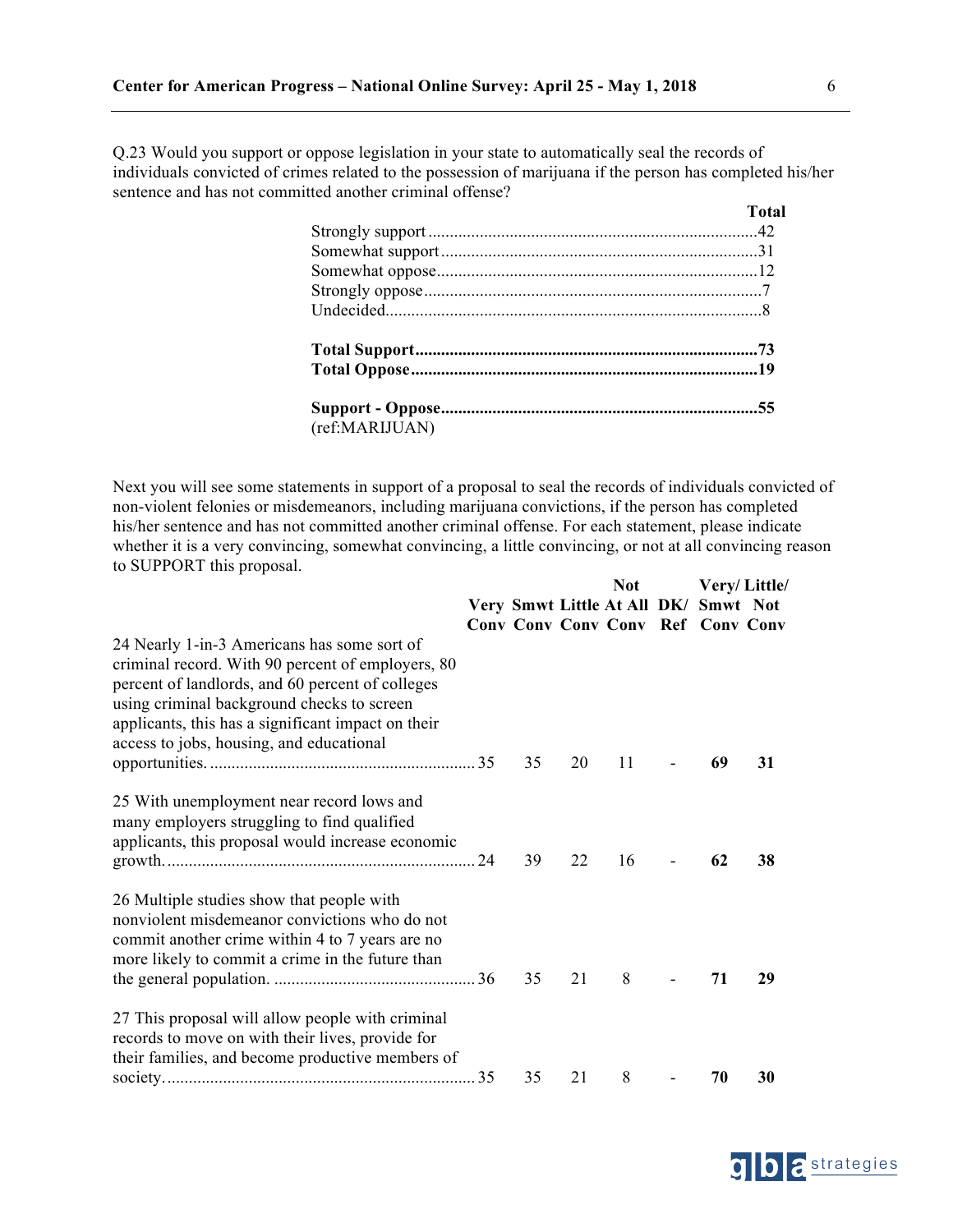|                                                                                                                                                                                                                                                                                                                                                |    |    | <b>Not</b><br>Very Smwt Little At All DK/<br>Conv Conv Conv Conv Ref Conv Conv | Smwt Not | Very/Little/ |
|------------------------------------------------------------------------------------------------------------------------------------------------------------------------------------------------------------------------------------------------------------------------------------------------------------------------------------------------|----|----|--------------------------------------------------------------------------------|----------|--------------|
| 28 We are putting too many people in prison for<br>too long, and spending way too much in taxpayer<br>dollars to keep them there - money that could be<br>better spent on alternatives like electronic<br>monitoring, community service, and probation34                                                                                       | 31 | 19 | 16                                                                             | 65       | 35           |
| 29 Our criminal justice system needs to be rooted<br>in our values and our faith, namely the principle<br>that no one is beyond the possibility of                                                                                                                                                                                             | 35 | 25 | 14                                                                             | 61       | 39           |
| 30 Families and children of people with criminal<br>records will benefit as their incomes increase,<br>their housing improves, and other obstacles to                                                                                                                                                                                          | 36 | 23 | 10                                                                             | 67       | 33           |
| 31 This proposal will benefit all Americans, not<br>just those whose records would be sealed.<br>Taxpayers will save millions by reducing<br>overcrowding in our prisons and court system,<br>and communities will be made safer because<br>fewer individuals with criminal records will<br>commit crimes again if they are able to get a job, | 34 | 18 | 12                                                                             | 70       | 30           |
| (ref:THEMEPRO)                                                                                                                                                                                                                                                                                                                                 |    |    |                                                                                |          |              |



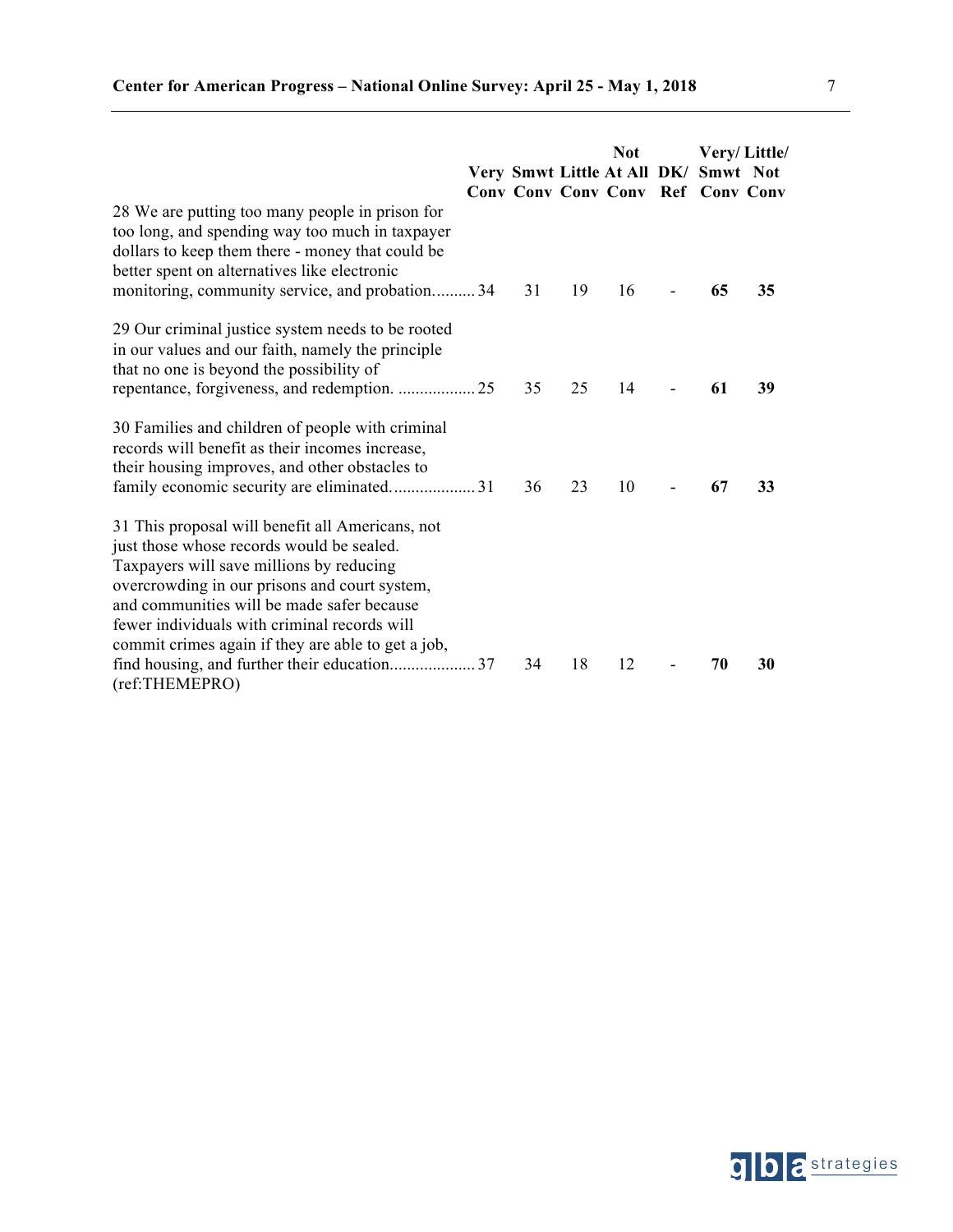Next you will see some statements in opposition to a proposal to seal the records of individuals convicted of non-violent felonies or misdemeanors, including marijuana convictions, if the person has completed his/her sentence and has not committed another criminal offense. For each statement, please indicate whether it is a very convincing, somewhat convincing, a little convincing, or not at all convincing reason to OPPOSE this proposal.

| $100$ OT 1 ODL this proposal.                                                                                                                                                                                                                                                                              |    |    | <b>Not</b><br>Very Smwt Little At All DK/ Smwt Not |    | Very/Little/ |
|------------------------------------------------------------------------------------------------------------------------------------------------------------------------------------------------------------------------------------------------------------------------------------------------------------|----|----|----------------------------------------------------|----|--------------|
| 32 If you want to reduce crime, there is no<br>substitute for stronger enforcement by police and<br>tougher sentences by judges. "Soft on crime"<br>proposals have never worked to make                                                                                                                    | 28 | 23 | <b>Conv Conv Conv Conv Ref Conv Conv</b><br>24     | 54 | 46           |
| 33 Sealing criminal records makes communities<br>less safe. Parents have a right to know if a<br>convicted criminal is working with their child;<br>landlords should know if someone applying to<br>live in their property has a criminal record; and<br>colleges should know if an applicant represents a | 29 | 25 | 16                                                 | 60 | 40           |
| 34 Crime rates are going down because stricter<br>punishment is a deterrent from committing<br>crimes. If we automatically seal the records of<br>criminals, we are failing to hold them<br>accountable, and crime will increase as a result20                                                             | 28 | 23 | 28                                                 | 49 | 51           |
| 35 The movement to seal records for non-violent<br>criminals is just the first step in a larger effort.<br>Liberal activists use non-violent offenders to get<br>public sympathy, but their ultimate goal is to<br>weaken sentences for all criminals, including                                           | 27 | 20 | 34                                                 | 46 | 54           |
| 36 It's hard enough for hard-working, law-abiding<br>citizens to find a quality job with a decent salary<br>or benefits, or to find multiple jobs just to get by.<br>We shouldn't be giving criminals a hand up ahead<br>of Americans who have obeyed the law and                                          | 27 | 23 | 26                                                 | 51 | 49           |
| 37 An individual's criminal record is a public<br>record. The government should be transparent and<br>not seal public records that the public, potential<br>employers, and other concerned citizens should                                                                                                 | 30 | 26 | 21                                                 | 54 | 46           |
| (ref:THEMECON)                                                                                                                                                                                                                                                                                             |    |    |                                                    |    |              |

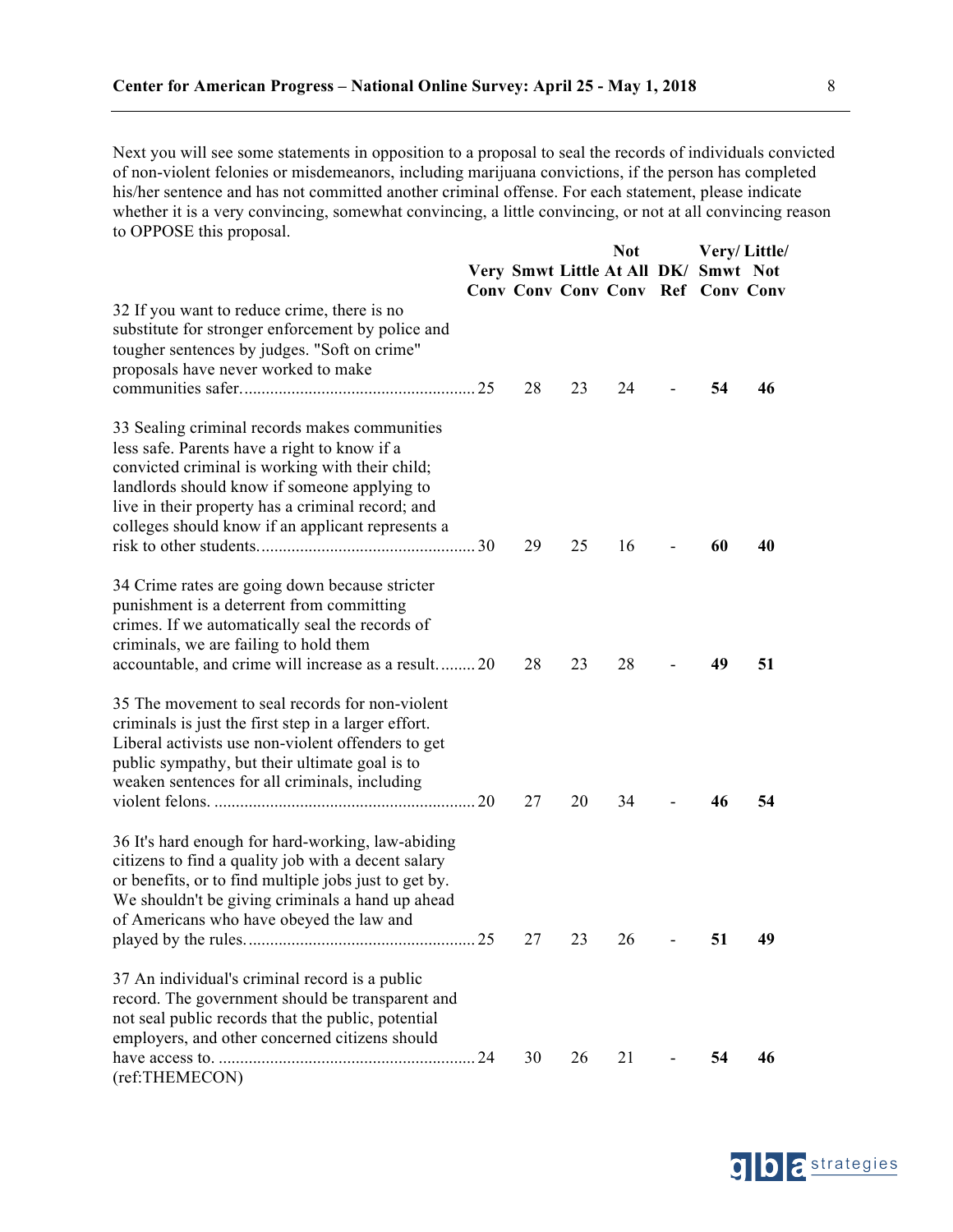Q.38 After learning more about these issues, would you support or oppose legislation in your state to automatically seal the records of individuals convicted of non-violent felonies or misdemeanors if the person has completed his/her sentence and has not committed another criminal offense?

|                | тота |
|----------------|------|
|                |      |
|                |      |
|                |      |
|                |      |
|                |      |
|                |      |
|                |      |
|                |      |
| (ref:NONVLNT2) |      |
|                |      |

Q.39 After learning more about these issues, would you support or oppose legislation in your state to automatically seal the records of individuals convicted of crimes related to the possession of marijuana if the person has completed his/her sentence and has not committed another criminal offense?

|                | <b>Total</b> |
|----------------|--------------|
|                |              |
|                |              |
|                |              |
|                |              |
|                |              |
|                |              |
|                |              |
|                |              |
| (ref:MARIJUA2) |              |

**Total**

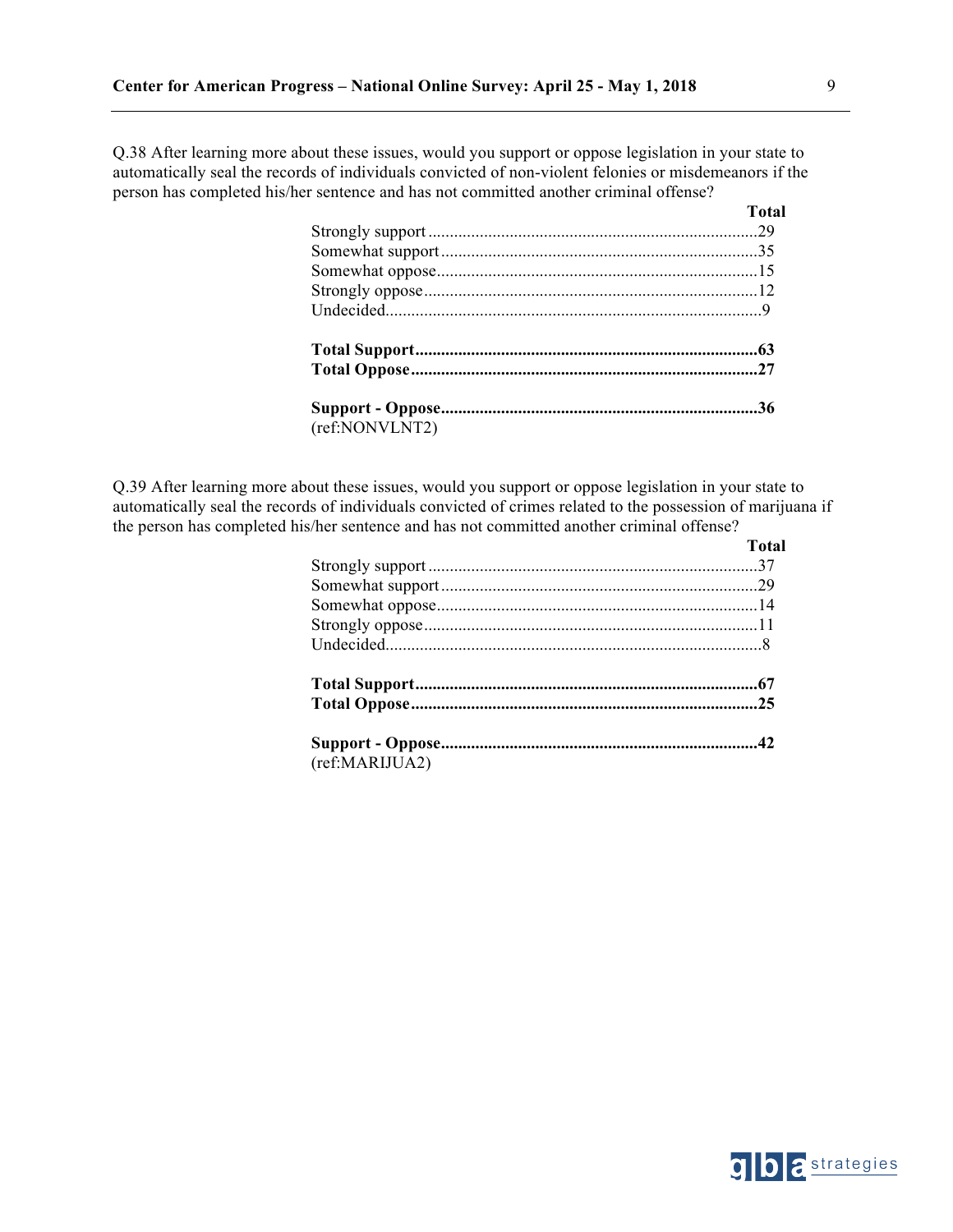### **[743 Respondents]**

Q.40 (IF SUPPORT IN Q.38 OR Q.39) Which of the following is the best reason to SUPPORT this proposal?

|                                                                | <b>Total</b> |
|----------------------------------------------------------------|--------------|
| It would help people with criminal records move on with        |              |
| their lives, provide for their families, and become productive |              |
|                                                                |              |
| It would save taxpayers money on prison overcrowding and       |              |
|                                                                |              |
| People with nonviolent convictions are no more likely to       |              |
|                                                                |              |
| It would make communities safer by reducing the likelihood     |              |
|                                                                |              |
| Our laws should reflect our belief in forgiveness and          |              |
|                                                                |              |
| (ref:SUPPCRIM)                                                 |              |

### **[174 Respondents]**

| Q.41 (IF OPPOSE IN Q.38 OR Q.39) What is the best reason to OPPOSE this proposal? |              |
|-----------------------------------------------------------------------------------|--------------|
|                                                                                   | <b>Total</b> |
| It will limit the public's right to know and make                                 |              |
|                                                                                   |              |
| The lifetime consequences of a criminal record are a                              |              |
|                                                                                   |              |
| We shouldn't be giving criminals a hand up at the expense of                      |              |
|                                                                                   |              |
| This will lead to weaker sentences for violent felons 14                          |              |
| (ref:OPPCRIM)                                                                     |              |

Q.42 Thinking about the election for Congress later this year, would you be more likely or less likely to vote for a candidate who supports legislation to automatically seal the records of individuals convicted of non-violent felonies or misdemeanors, including marijuana convictions, if the person has completed his/her sentence and has not committed another criminal offense?

| Much more likely to vote for a candidate who support this |  |
|-----------------------------------------------------------|--|
| Somewhat more likely to vote for a candidate who support  |  |
|                                                           |  |
|                                                           |  |
| Somewhat less likely to vote for a candidate who support  |  |
|                                                           |  |
| Much less likely to vote for a candidate who support this |  |
|                                                           |  |
| (ref:CANDCRIM)                                            |  |



**Total**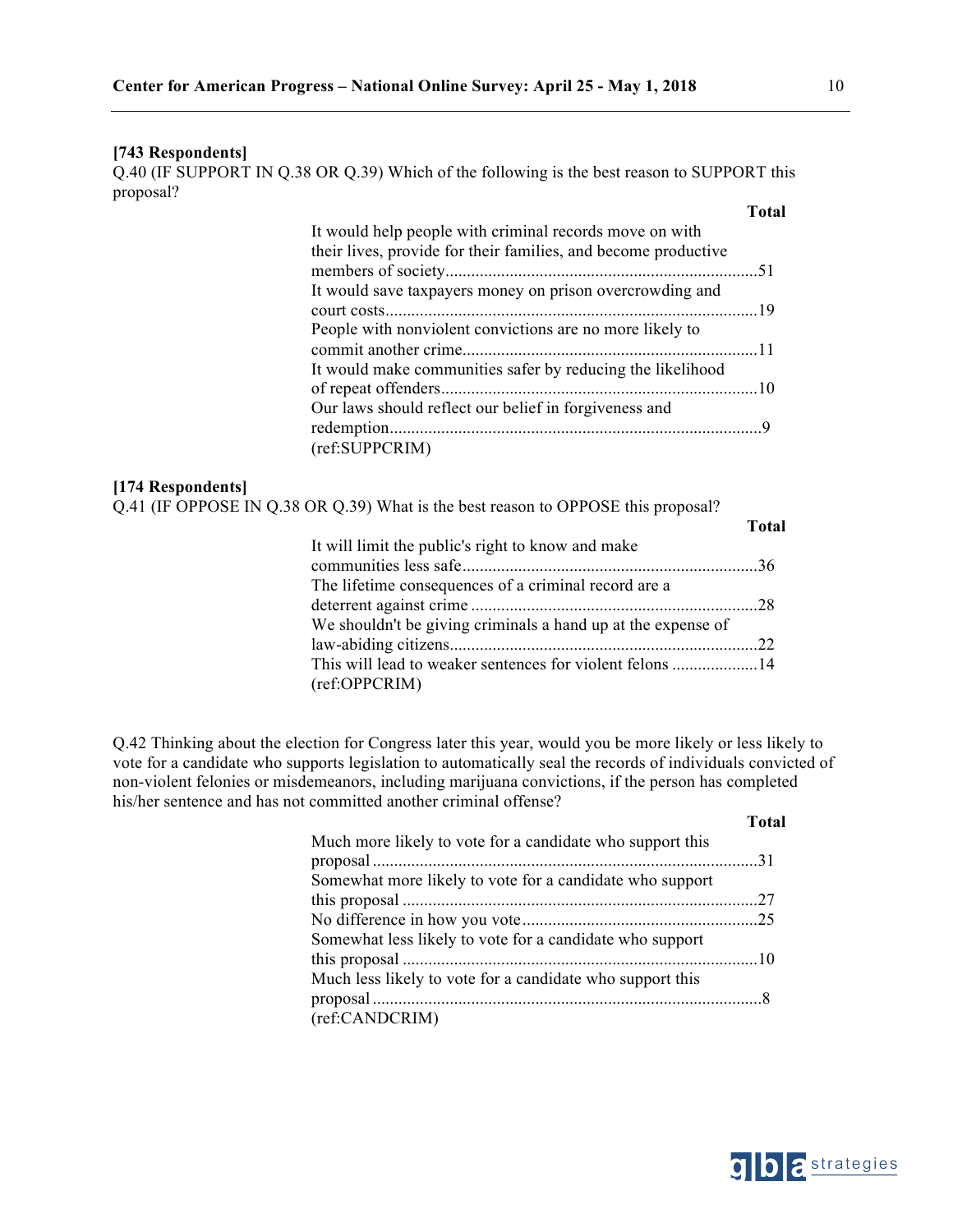#### **[174 Respondents]**

Q.43 (IF OPPOSE IN Q.38 OR Q.39) While you currently oppose this proposal, would any of the following facts, if true, make you more likely to support legislation to automatically seal the records of individuals convicted of non-violent felonies or misdemeanors if the person has completed his/her sentence and has not committed another criminal offense? Choose any that apply.

**Total**

### Q.44 Do you support or oppose the legalization of marijuana?

|                | Total |
|----------------|-------|
|                |       |
|                |       |
|                |       |
|                |       |
|                |       |
|                |       |
|                |       |
| (ref:LEGALIZE) |       |

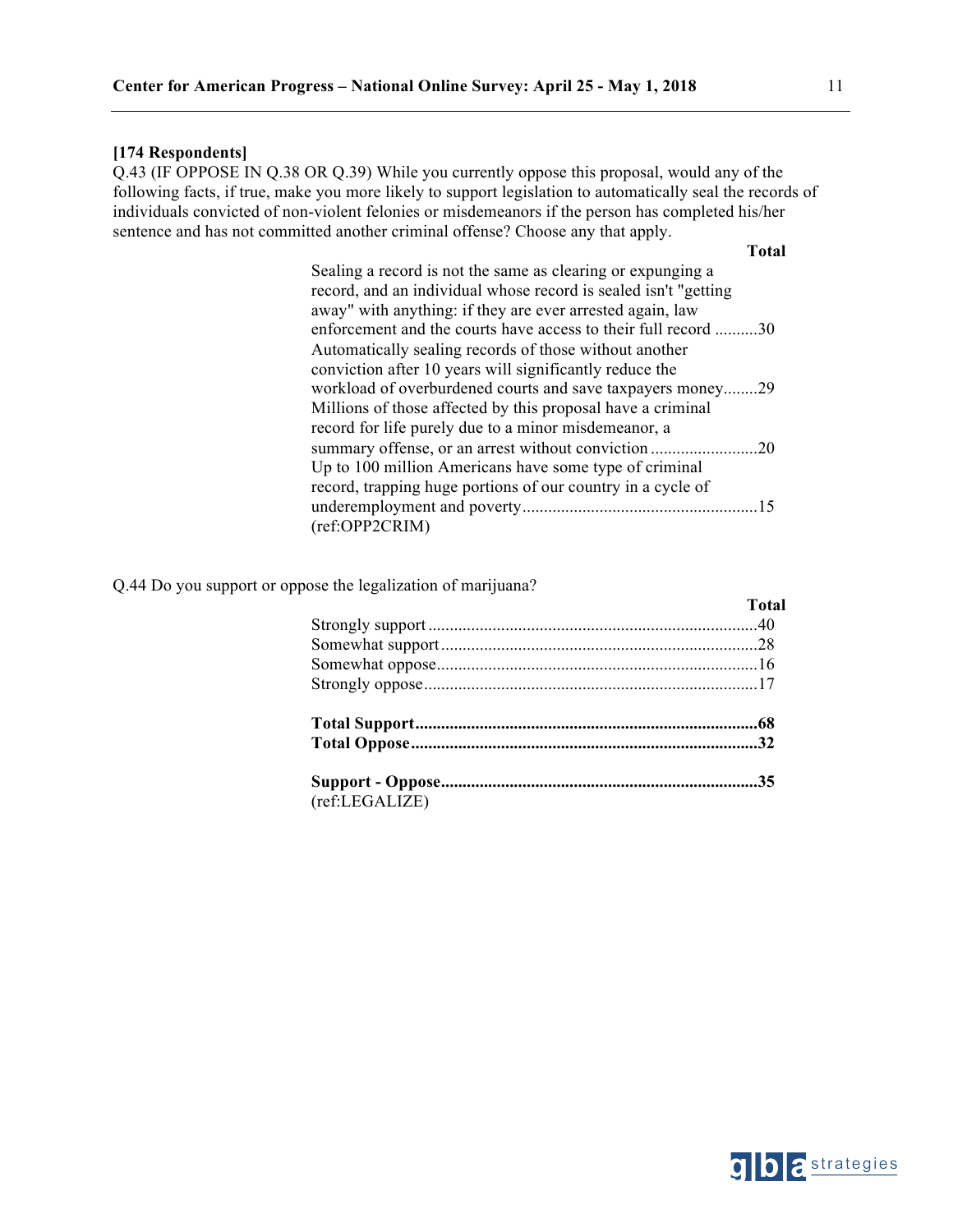Next, we'd like you to indicate how much, if any, direct experience, contact, or involvement you have had with some of the issues covered in this survey. Your answers will be completely confidential.

| 45 Have you been party to a family matter, such as a divorce or child custody case?34 | <b>Yes</b> | N <sub>0</sub><br>66 |
|---------------------------------------------------------------------------------------|------------|----------------------|
|                                                                                       |            | 80                   |
|                                                                                       |            | 79                   |
|                                                                                       |            | 67                   |
|                                                                                       |            | 43                   |
|                                                                                       |            | 62                   |
| (ref:COURTSYS)                                                                        |            | 81                   |

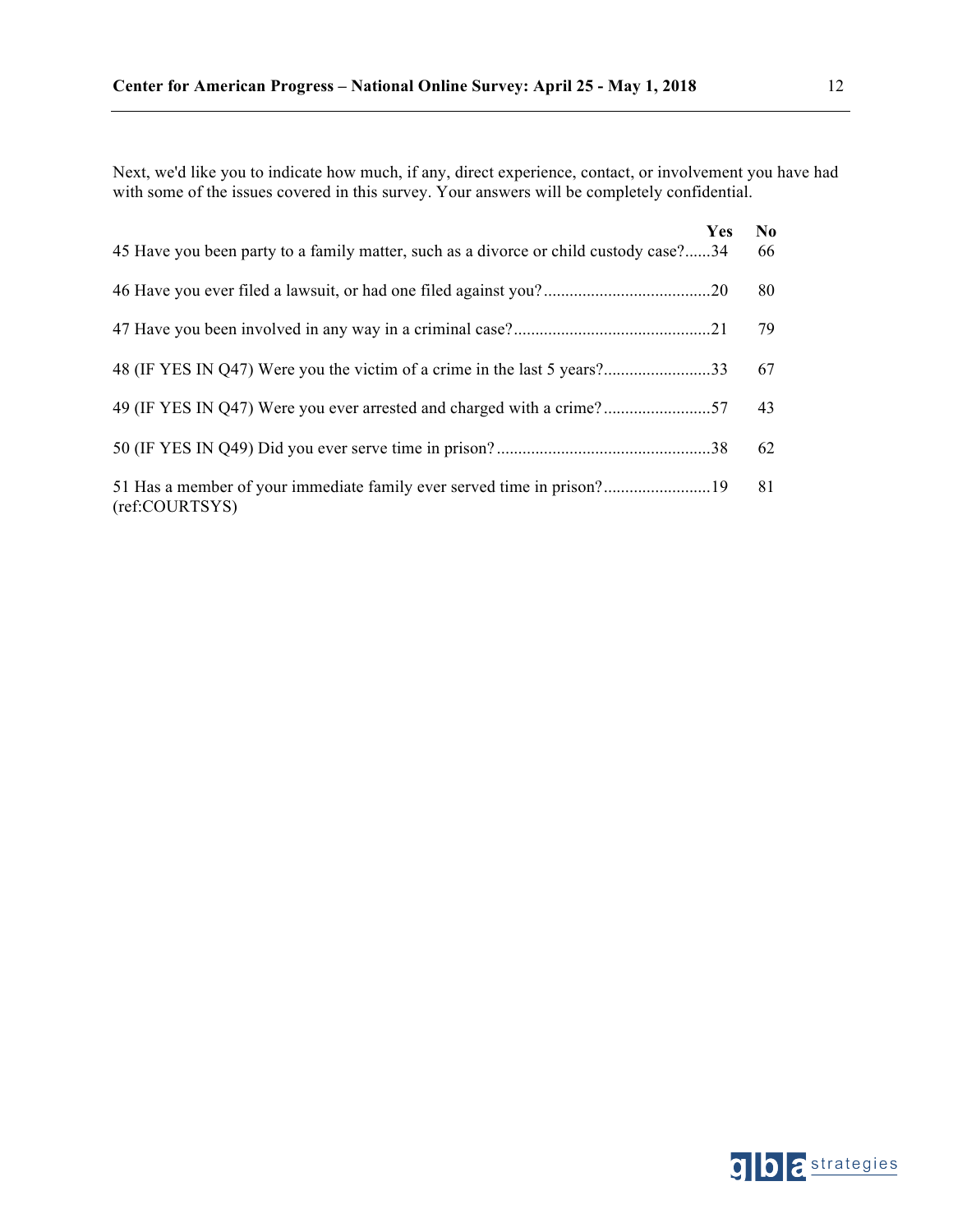Finally, a few questions for statistical purposes. Q.52 In what year were you born?

|           | Total |
|-----------|-------|
|           |       |
|           |       |
|           |       |
|           |       |
|           |       |
|           |       |
|           |       |
|           |       |
|           |       |
|           |       |
|           |       |
| (ref:AGE) |       |

Q.53 What is the last year of schooling that you have completed?

| (ref:EDUC2) |  |
|-------------|--|

# Q.54 Are you married, single, separated, divorced, or widowed?

|               | <b>Total</b> |
|---------------|--------------|
|               |              |
|               |              |
|               |              |
|               |              |
|               |              |
| (ref:MARITAL) |              |

Q.55 Do you have any children 18 years of age or younger living at home?

|            | Total |
|------------|-------|
|            |       |
|            |       |
| (ref:KIDS) |       |



**Total**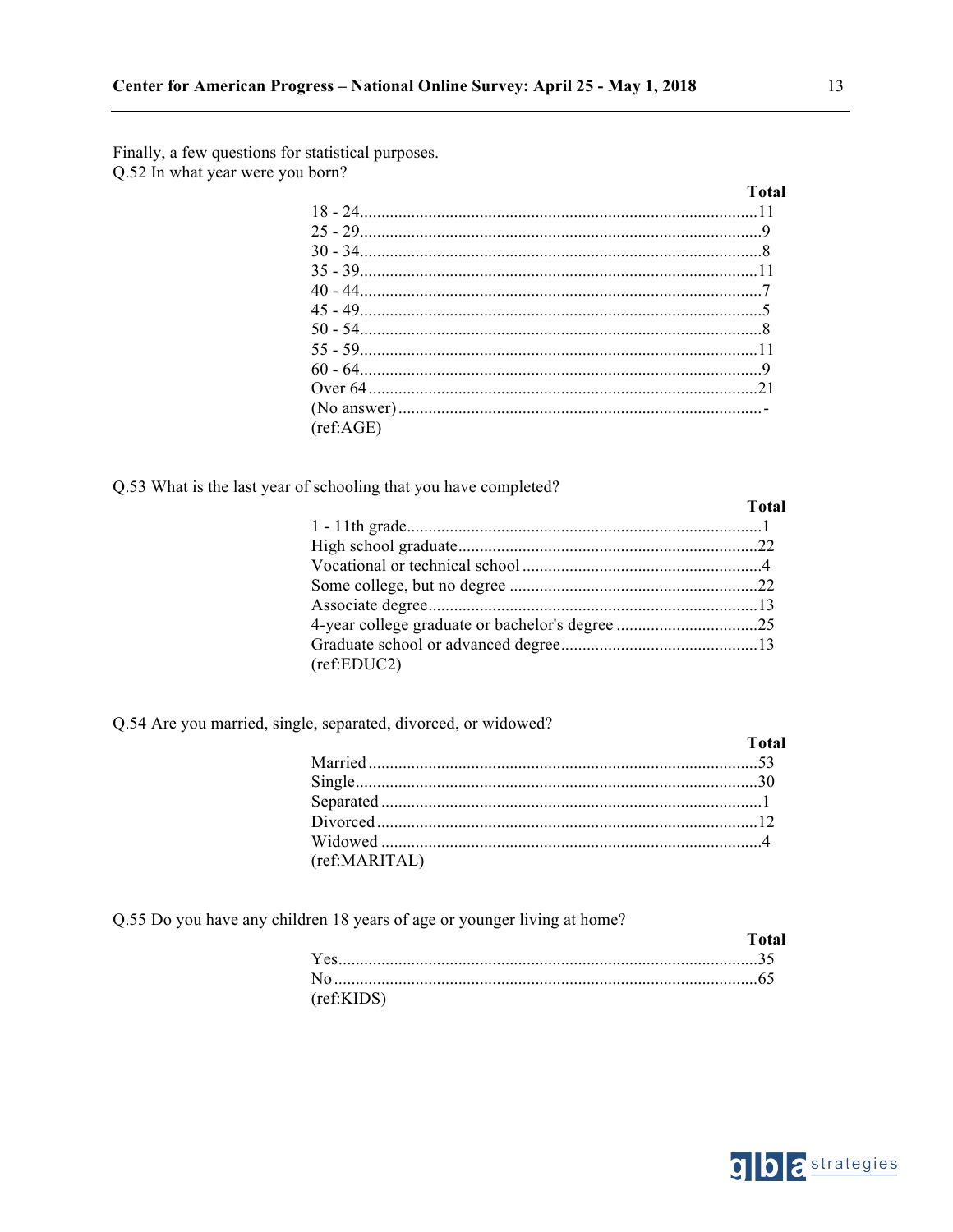|              | Total |
|--------------|-------|
|              |       |
|              |       |
|              |       |
|              |       |
|              |       |
|              |       |
|              |       |
|              |       |
| (ref:PTYID1) |       |

Q.56 Generally speaking, do you think of yourself as a Democrat, a Republican or what?

Q.59 Which of the following do you feel best describes your political perspective?

|                | <b>Total</b> |
|----------------|--------------|
|                |              |
|                |              |
|                |              |
|                |              |
|                |              |
|                |              |
| (ref:SELFIDEO) |              |

Q.60 In terms of your job status, which of the following are you?

|              | <b>Total</b> |
|--------------|--------------|
|              |              |
|              |              |
|              |              |
|              |              |
|              |              |
|              |              |
|              |              |
| (ref:EMPLOY) |              |

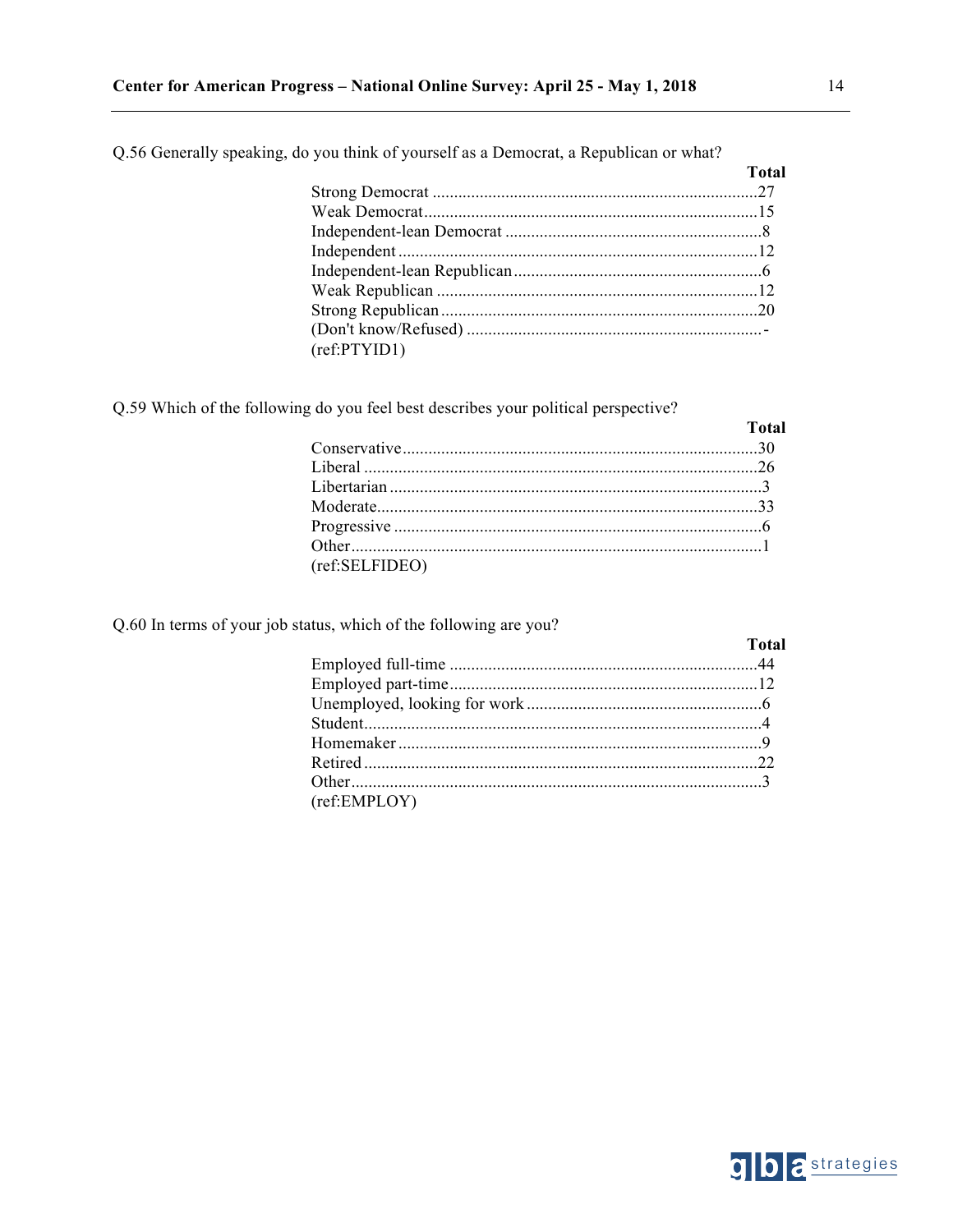### Q.61 What is your religion?

|              | <b>Total</b> |
|--------------|--------------|
|              |              |
|              |              |
|              |              |
|              |              |
|              |              |
|              |              |
|              |              |
|              |              |
|              |              |
|              |              |
|              |              |
|              |              |
|              |              |
|              |              |
|              |              |
|              |              |
|              |              |
|              |              |
|              |              |
|              |              |
|              |              |
|              |              |
| (ref:RELIG1) |              |

### [399 Respondents]

Q.62 (IF LUTHERAN, PRESBYTERIAN, CONGREGATIONAL, EVANGELICAL, CHARISMATIC, BAPTIST, METHODIST, SEVENTH DAY, PENTECOSTAL, OR NON-DENOMINATIONAL) Do you consider yourself to be a born-again Christian? **Total** 

| (ref:RELIG2) |  |
|--------------|--|

Q.63 How often do you attend religious services?

|              | <b>Total</b> |
|--------------|--------------|
|              |              |
|              |              |
|              |              |
|              |              |
|              |              |
| (ref:RELIG3) |              |